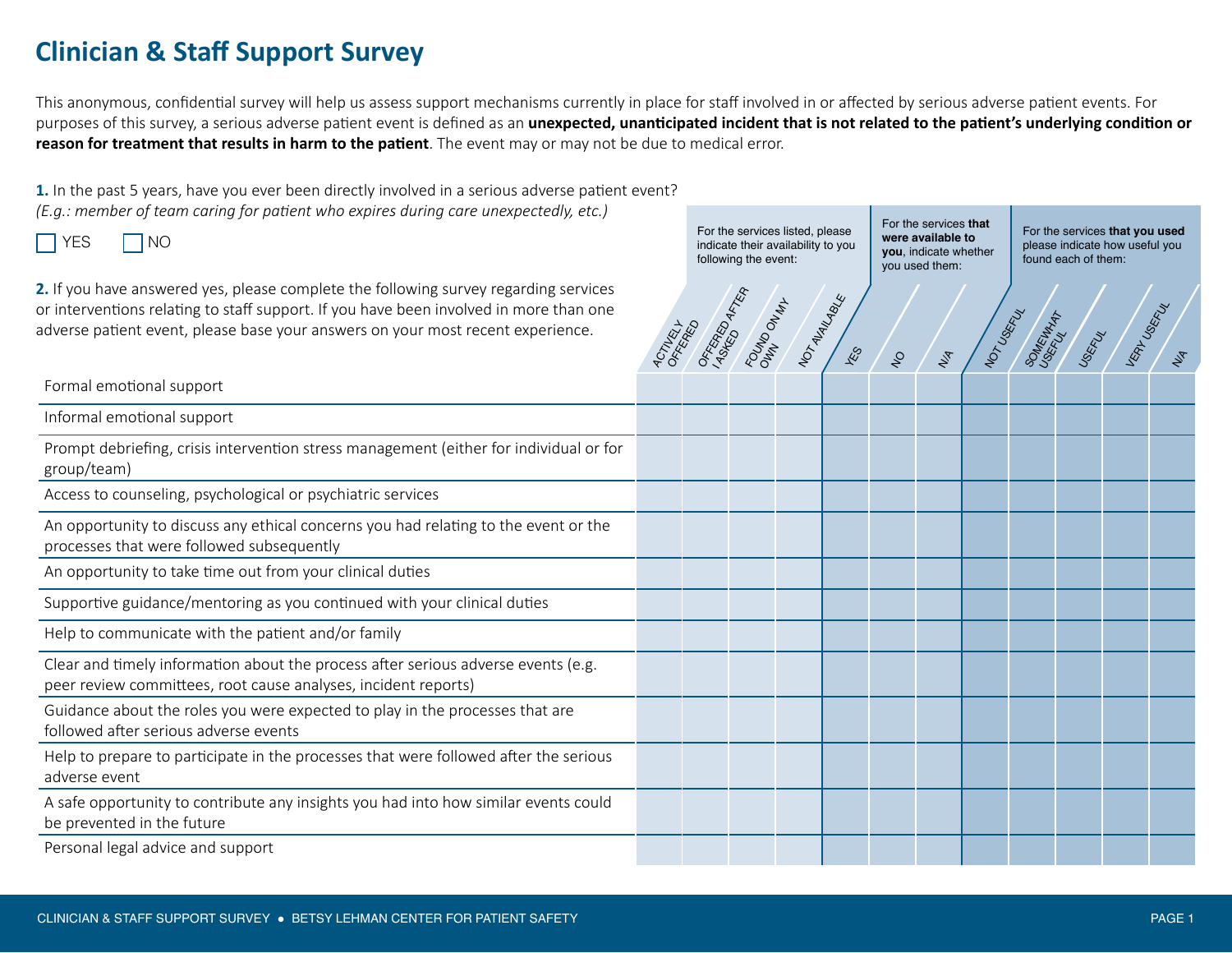**3. Other forms of support:** Were there were other forms of support that are not covered in the lists above that were offered to you, that you used, found useful or would have found useful?



STRONGE<br>DISAGREE<br>DISAGREE

AGREE ON

I DONOTINGU

*Please describe briefly below and tick as many options as apply to the right.* 

## **4. Experiences following the event:**

*Please indicate your level of agreement or disagreement with the following statements about your experiences following the adverse event.*

I was always clearly briefed about the 'next steps' in the hospital's processes for following up after serious adverse events

Memories of what happened to the patient kept troubling me for a long time after the event

I worried a lot about what my clinical peers would think about me after the event

I knew how to access confidential emotional support within the institution if I needed it

The hospital had a clear process through which I could report any concerns I had about patient safety without fear of retribution or punitive action

I found it difficult to continue to practice effectively after the event

I worried a lot about a lawsuit (or the possibility of one)

I felt (or would have felt) embarrassed about seeking psychological support after the event

My clinical colleagues provided meaningful and sustained support after the event

There were times when I felt less able to work safely and effectively because of what happened

My clinical line manager provided meaningful and sustained support after the event

For a while after the event I felt shunned by some of my clinical colleagues

CONTINUED ON THE NEXT PAGE